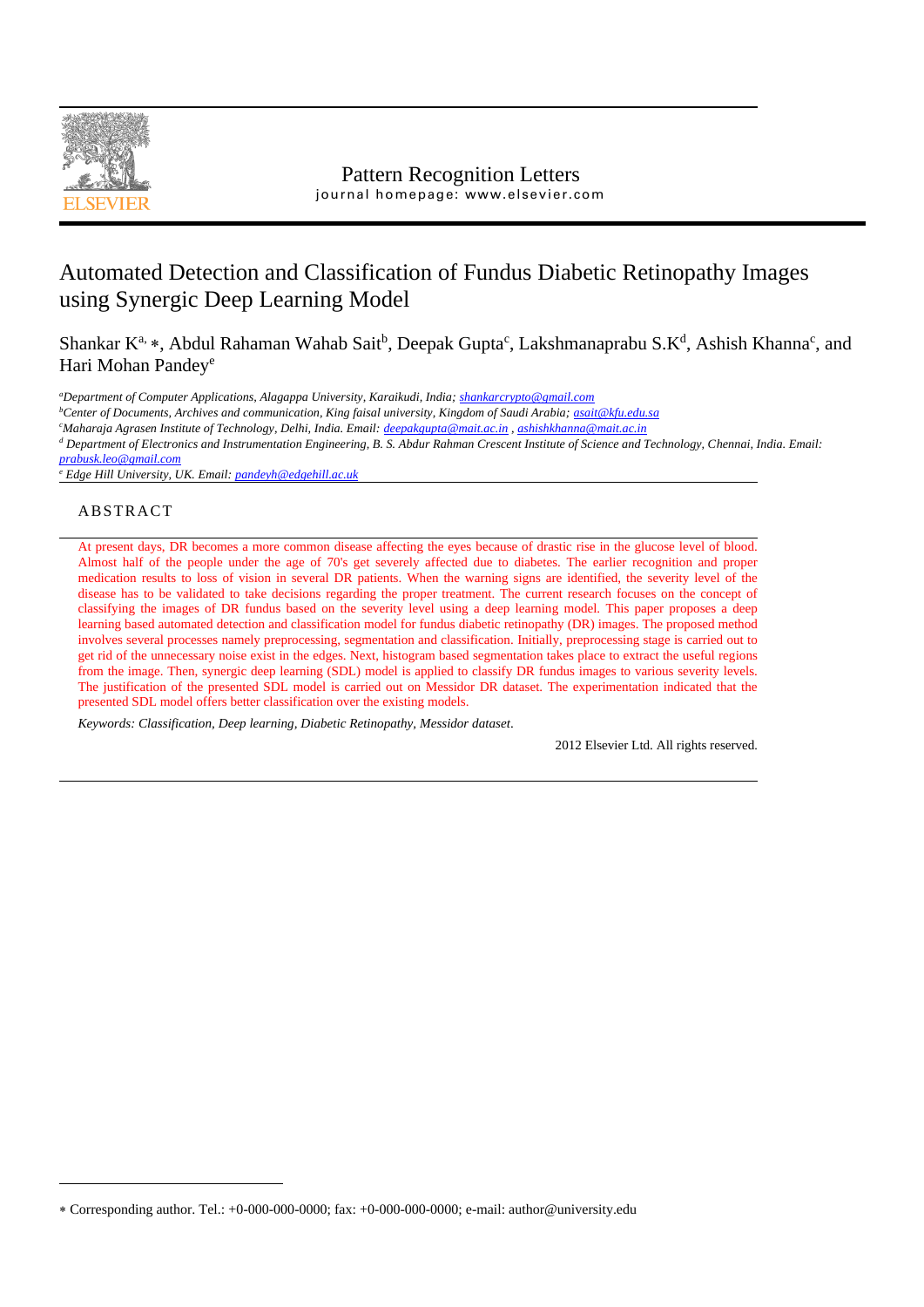#### **1. Introduction**

Diabetes becomes a more common disease among people all over the globe due to the rise in the level of glucose in the blood. When the irregularity in glucose level continues for a longer duration, the blood vessels will be severely damaged. The person who suffers from diabetes has a great chance of having kidney problems, eye injury, gum bleeding and nerve injuries. At the same time, there is a high risk of heart problems in diabetic patients. Based on the organs which are damaged by the increased glucose level, the disease will be named. In this study, we focus on the disease of diabetic retinopathy (DR) which indicates the injury at the retina of the eye. World Health Organization (WHO) predicted that the seventh lethal disease is diabetes [1]. A statistical report revealed that around 61.3 million under the age of 20–79 is recognized as diabetic patients. It is also predicted that the count will be increased to approximately 102 million by the year 2030 [2]. A constant rise in blood glucose level surely affects the retina. This rise in glucose level severely damages the blood vessels, leads to blood leak in the eyes and also reduces the vision. The interesting behavior of the human body is it implicitly has the capability to cure itself. Once the blood leakage is identified, it will activate the neighboring cells to manage the scenario. This action results in an irregular increase in extra blood vessels and recently grown blood vessels are not strong [3]. It affects the people's vision in a short time. Therefore, it is very important that a diabetic patient has to take an eye tests at a uniform time. In generally, Fundus photography is an important eye testing method employed for the diagnosis of diseases at the earlier level.

The severity of diseases is generally identified by the existence of abnormality and its size. The detection of manifestations like venous beading, microaneurysms, hemorrhage is an important procedure in the testing process. The Micro aneurysms indicate the size of the blood clot of around 100–120μm which is generally in the shape of a circle. The blood leakage from a damaged blood vessel is known as hemorrhage. The irregular development of miniature blood vessels is called neovascularization. Next, the venous beading indicates the fundamental expansion of the veins placed next to the occluded arterioles. DR can be classified into Non-Proliferative Diabetic Retinopathy (NPDR) and Proliferative Diabetic Retinopathy (PDR). Also, based on the severity level of the disease, the NPDR is again classified into different stages.Sample DR images indicating various stages are illustrated in Fig. 1.



**Fig. 1.** Stages involved in DR.

DR is an important ailment and could be saved from losing the vision when the disease is identified at the beginning level. When the disease is identified, then the patient has to be validated for every six months to recognize the disease progresses [4]. A novel technique is developed to detect as well as classify the fundus images which finds useful to eradicate the loss of vision because of DR. Several studies have presented various techniques for facilitating the accurate identification of DR. The identification and categorization of DR takes place through the segmentation of the parts of the fundus image or the examination of the fundus image for the incidence of exudates, lesions, micro aneurysms, and so on.

Singh and Tripathi [5] developed a model that determines diverse characteristics like abnormalities in the foveal zone and micro aneurysms. The presented model makes use of curvelet coefficients from the fundus images as well as angiogram. A 3 stage classifier model is employed and the experimentation is done on a group of 70 patients. The presented model attained a maximum sensitivity value of 100%. Authors [4] presented a DR image classification model based on the existence of micro aneurysms. The characteristics like circularity and area of micro aneurysms are taken for extracting features. The dataset such asDIARETDB1, DRIVE and ROC are utilized in the study. The projected model attained maximum classifier results with the sensitivity and specificity of 94.44% and 87.5% correspondingly. The presented model makes use of principal component analysis (PCA) for segregating the image of the optic disc from fundus images. By the use of an improved MDD classification model, a classification result with an increase in 25-40% detection is achieved. A total of 39 images are utilized to carry out this work and a classification takes place indicating a total of only 4 normal and 35 abnormal images.

The author in [6] evaluated the experimental outcome of the trained support vector machine (SVM) on 3 benchmark dataset and achieved a higher accuracy of 93%. Authors [7] explained the usage of texture features from a local binary patterns for detecting the exudates and reported that classification performance of 96.73% is found. Another dual classifier model is developed in [8]. It includes a bootstrapped decision tree for classifying the fundus images. A 2-binary vessel map is a generation by the reduction in the dimensionality of feature vectors.

A Gabor filtering and SVM classification model is applied in [9] for the categorization of DR images. Earlier to the usage of the classifier, Circular Hough Transform (CHT) and CLAHE models are provided to input images and attained a detection rate of 91.4% on the STARE dataset. The morphological operations utilizing the intensities of the images as threshold values to segment images are provided in [10]. Bhatkar and Kharat [11] explained the applications of CNN models with the data augmentation models in the classifier process of DR images. The severity level of DR undergoes 5 stages and is tested on the Kaggle dataset.

Partovi et al. [12] introduced a model of using an error based autonomous networks to classify the images. It is validated on the dataset containing the remote sensing images. Deep CNN (DCNN) model offered an extensive feature extractionclassification technique for classifying the medical images. Next, Xu et al. [13] make use of a DCNN method for minimizing the human annotations and develops better feature representation in a histopathological colon for classifying cancer image. Shen et al. [14] presented a method of multi-crop pooling and is employed to DCNN for capturing object salient details to classify the lung nodule on the CT images.

In [15], a multimodality neuroimaging and genetic data are applied for the identification of Alzheimer's disease (AD) and its prodromal status, Mild Cognitive Impairment (MCI), from normal aging subjects. Here, an effective three-stage deep feature learning and fusion model has been presented. In [16], deep learning based Dual-Supervised Fully Convolutional Networks called BIRNet is applied for image registration using the prediction of deformation from image appearance. In [17], important extensions and generalization to multiblock multiway (tensor) data are given. [18] presented a new technique called "strength and similarity guided sparse group representation (SSGSR)," which exploits both BOLD signal temporal correlation-based "low-order" functional connectivity (LOFC) and inter-subject LOFC-profile similarity-based "high-order" functional connectivity (HOFC). Some other deep learning models have also been presented in [19-23].

In this study, we focus on the concept of classifying the images of DR fundus based on the severity level. The key contributions of the current research are outlined as follows:

We proposed a deep learning model for automated detection and classification of fundus diabetic retinopathy (DR) images.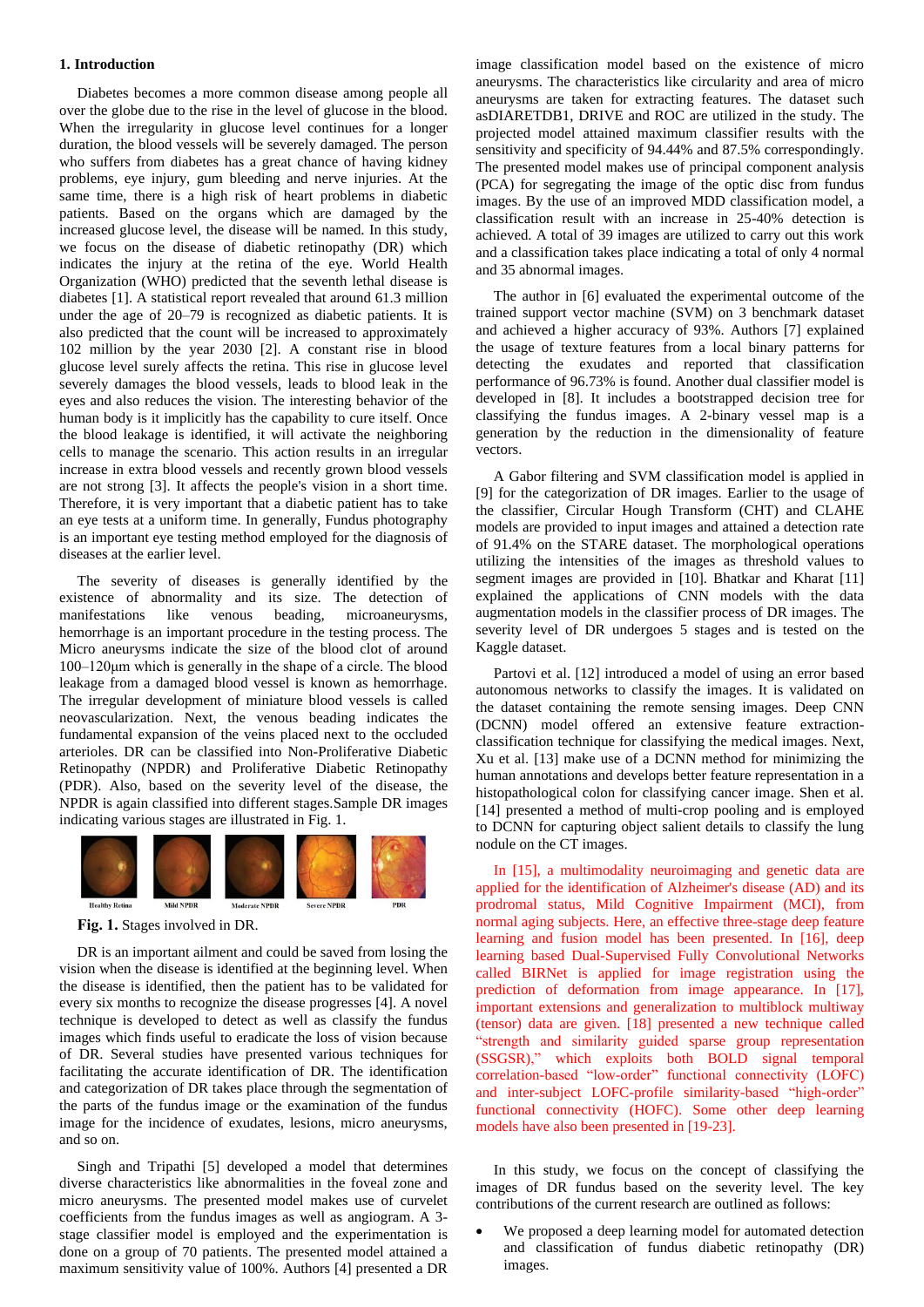- We presented the working of the proposed model comprehensively. Initially, preprocessing stage is carried out for removing the useless noise occurs at the edges. Then, synergic deep learning (SDL) model is applied for the classification of DR fundus images into various stages of severity.
- Extensive experiments are conducted to evaluate the performance of the proposed deep learning model. The justification of the presented SDL model is carried out on the Messidor DR dataset.
- We showed comparative analysis of the proposed model against the state-of-the-art models. The experimental results indicated that the presented SDL model offers better classification over the existing models.

#### **2. The Proposed Model**

This study intends to the classification of DR fundus images with maximum detection rate. Since more number of patients is suffered by DR, it is essential to classify the patients into various DR stages in an effective way. The overall process is depicted in Fig. 2 and the processes are explained below.



**Fig. 2.** The Proposed Model.

#### *2.1. Preprocessing*

A set of four stages namely healthy and stages 1-3 are present in the Messidor dataset. For every image, an annotation is provided in the Excel file which is employed to group the stages. Then, the green channel offers information related to the optical nerves and relevant characteristics of the retina. In the beginning, the images undergo partitioning to three RGB channels. In the next stage, histogram based segmentation takes place to extract the details in green color for further processing.

#### *2.2. Histogram based segmentation*

In this study, histogram based segmentation takes place on the DR images, which involve two levels. In the first level, the main colors present in the image are recognized and constructed the segmented image regions where the pixel in each portion is color to one between the colors over other colors. A Histogram H is generated in the first phase and complete peaks are identified. On comparing with the variable θ, small H peaks are not investigated. So, these peaks are unrecognized as dominant ones. In the second level, merging takes place based on the sizes of the segmentation region for minimizing the number of regions in the segmented image.

Despite the fact that when it is included through compelled occurrences, ignoring the number of peaks may deliver starting point in an image any place, not whole I pixels are designated towards the segmented regions. I pixels that could not be assigned to any region of segmentation are dealt with while in the next stage of the process. By thinking about the existence of whole peaks,  $θ$  value can be picked. The  $θ$  worth must be a little percent of peak occurrence peak value. The peak occurrences of arithmetic mean of H is demonstrated by µ, the standard value is generated since variable  $\theta$  in usually fulfilling results tentatively. To combine any voxels peak of H, a second variable  $\tau$  is utilized where colors have not fluctuated drastically from edge color. It takes place by the use of comparable representative color relationship by portraying any peak to whole H voxels which are joined with the edges. The τ value depends upon the maximal disparity where client acknowledges for colors to be consolidated. In 3D histogram, through the consideration of the maximal Euclidean separation between different colors and decreased colors are inferred to composite color image portrayal, and the standard value of  $\tau$ =50 is recommended. Hence, the peak pertinence is exceptionally constrained through the count that colors connected with the edge exist in the image I. The whole peaks that are identified are viewed as predominant. In any case, peaks in which the colors at related agent do not fluctuate unequivocally from each other may deliver to be joined into diverse groups. At the point when contrasted with recognized peak count, the end groups and representative colors are likely to be low.

At the point when  $\tau$  is high, more chance is present to join with the peaks. The whole H voxels which include values differing from zero and good ways from peal centroid when contrasted with  $\tau$  is joined to present peak. H voxels that are connected to an edge are not considered while different edges are inspected. Simultaneously, enormous  $\tau$  qualities may give converging of colors where the end user will distinguish as disparate one. The lower  $\tau$  values not just make coming about images through over fragmented any place an enormous quantity of colors is utilized, nonetheless, it likewise has a hazard to leave gigantic information image I partition that isn't allocated to any zone. For I pixels, this may be a case at high separation when contrasted with τ from any edge found at H. To infer a predominant result, θ and τ determination is a noteworthy point. For each image, we found the unrivaled θ and τ values and infer the different rates by looking at the individual outcomes that converge in normal with prescribed default esteems. An image I is inspected when whole pinnacles had been found. Each I pixel of color (x, y, z) is fixed as relating color connected with position (x, y, z) voxel of H. Along these lines, it is profoundly noteworthy to pick θ and τ values so as to that only a few pixels assembled or meager perhaps in small size regions which stays unallocated.

The resulting period of segmentation system centers at combining regions. To decrease over segmentation and to think about unassigned pixels, blending is performed. For various whole I partition areas, naming of associated segment is utilized, to begin with. The region is recorded for each associated part. Pixels that have a place with related component including little zone when contrasted with priori fixed worth  $\gamma$  is appointed as zero out of one review of I. The pixels are dispensed progressively to neighboring territory in that they have colossal neighbors. We suggest  $\gamma$  default worth relying upon reproduction of segmentation areas. Consolidating may give a decrease in delegate color tallies. While I pixels offered delegate color, they are converged into related components highlighted through territory which is little when contrasted with γ. The number of segmentation area is enormous when contrasted with delegate color tallies.

#### *2.3. SDL based classification*

The projected SDL model is defined by SDL<sup>k</sup> includes a set of 3 major components namely input layer, k DCNN components and  $C_k^2$  synergic network (SN). The overall SDL model is depicted in Fig. 3. Each DCNN element of the network structure gives independent learning depiction from data with the direction of proper labels of input data. The SN includes a model of fully connected structure for ensuring whether the input layer comes under the similar classes and gives the remedial comment on the existence of a synergic error. Next, the SDL model undergoes partition into a set of 3 sub-modules.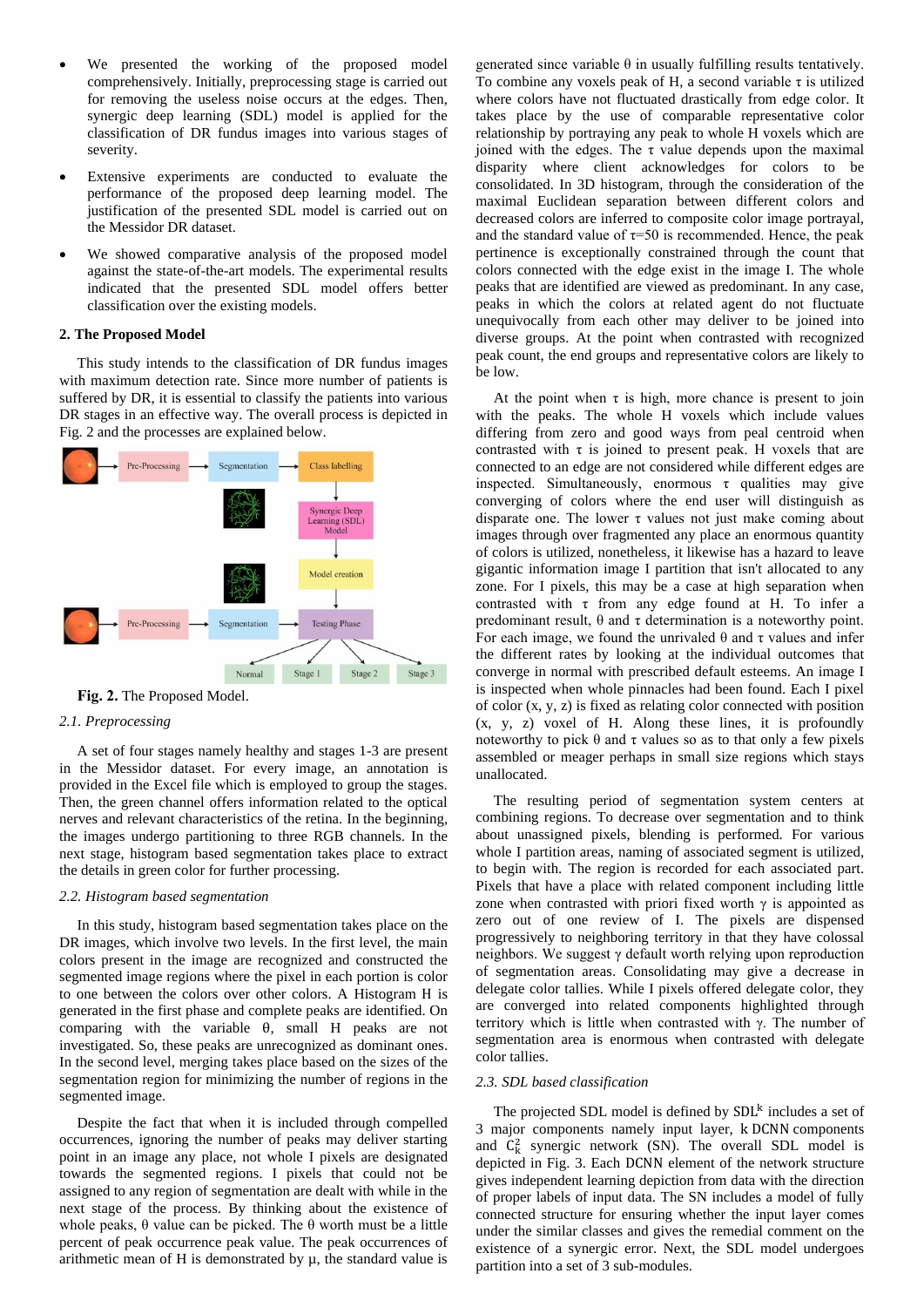

#### 1. xPair Input Layer

Contrasting to classical DCNN, the projected SDL<sup>k</sup> model receives n input data concurrently that undergoes arbitrary choice from the training set. Each set of 200 data with the class label is provided as input to a DCNN components and every pair contains an equivalent synergic label given by the SN. To maintain uniform size, the images are resized into 224  $\times$  224  $\times$  3 by the use of bicubic interpolation.

#### 2. DCNN Component

Because of the nature of implicit ability of the significant residual network (ResNet), a ResNet − 50 can be used to initialize each DCNN components as  $DCNN - a (a =$ 1, 2, . . . , n). However, it is noted that any DCNN, like AlexNet, GoogLeNet and VGGNet is placed in the SDL model as DCNN component. These components undergo training utilizing a data sequence  $X = \{x^{(1)}, x^{(2)}, \dots, x^{(M)}\}$  and a resulting class label series  $Y = \{y^{(1)}, y^{(2)}, \dots, y^{(M)}\}$ , aiming to compute the group of variables θ that undergoes the reduction of the cross-entropy loss as represented here.

$$
\log(\theta) = -\frac{1}{M} \left[ \sum_{a=1}^{M} \sum_{b=1}^{K} 1\{y^{(1)} = b\} \log \frac{e^{Z_{b}^{(a)}}}{\sum_{l=1}^{K} z_{l}^{(a)}} \right]
$$
(1)

where n indicates the class count,  $Z^{(a)} = F(X^{(a)}, \theta)$  represents the forward computing. The obtained variable set for DCNN − a is represented as  $\theta^a$ , and the variables do not share between numerous CNN components.

#### 3. SDL model

For further supervision of every DCNN component with the synergic labels of every data pair, an SN is implemented for fully connected learning, embedding and input layers. Consider  $(Z_A, Z_B)$  as a data pair given as input to two DCNN components namely (DCNNa, DCNNb), correspondingly. The outline of SN is shown in Fig. 4. The outcome from the subsequent final fully connected layer in a DCNN indicates the deep data features undergoes learning by DCNN that can be derived from forward computing, as given below.

$$
f_{A} = \mathcal{F}(Z_{A}, \theta^{(a)})
$$
 (2)  

$$
f_{B} = \mathcal{F}(Z_{B}, \theta^{(a)})
$$
 (3)

Subsequently, the deep features from each data are incorporated by the use of  $f_{A<sup>o</sup>B}$ , and the particular result is the synergic label for data pair is represented as follows.

$$
ys(Z_A, Z_B) = \begin{cases} 1 & \text{if } y_A = y_B \\ 0 & \text{if } y_A \neq y_B \end{cases}
$$
 (4)

To avoid the challenge of unbalanced data, the percentage data pair exists in a class of each batch is around 45 to 55%. It is simple to view the synergic signal through the enclosure of other sigmoid layer and succeeding binary cross entropy loss is represented below

$$
l^{S}(\theta^{S}) = y_{S} \log \hat{y_{S}} + (1 - y_{S}) \log(1 - \hat{y_{S}})
$$
\n
$$
(5)
$$

where  $\theta^S$  is the variable of the SN,  $\hat{y}_{S}$  is the forward computing of the SN. It verifies that when the input data pair belongs to a similar category and provided the remedial response on the occurrence of the synergic error.

#### 4. Training and Testing

On the completion of the training procedure, the parameter of DCNN components and SN can be updated as follows.

$$
\begin{cases} \theta^{(a)}(t+1) = \theta^{(a)}(t) - \eta(t) \Delta^{(a)} \\ \theta^{S(a)}(t+1) = \theta^{S(a)}(t) - \eta(t) \Delta^{S(a,b)} \end{cases}
$$
(6)



#### **Fig. 4.** Outline of SN.

where  $\eta(t)$  and  $S(a, b)$  represents learning rate and SN between DCNNa and DCNNb is represented below.

$$
\Delta^{(a)} = \frac{\partial l^{(a)}(\theta^{(a)})}{\partial \theta^{(a)}} + \lambda \sum_{b=1, b \neq a}^{n} \frac{\partial l^{S(a)}(\theta^{S(a,b)})}{\partial \theta^{S(a,b)}}
$$
(7)

$$
\Delta^{S(a)} = \frac{\partial l^{S(a)}(\theta^{S(a,b)})}{\partial \theta^{S(a,b)}}
$$
(8)

and⋋ indicates the trade-off between sub-version of classification as well as synergic error. The summary of the training procedure of the SDL <sup>2</sup>model is enhanced. With the usage of trained SDL<sup>k</sup> model to classify the test data x, each DCNN component  $DCNN - i$  offered a prediction vector  $P^{(a)} =$  $(p_1^{(a)}, p_2^{(a)}, \ldots, p_k^{(a)})$ , activation in the final fully connected layer. The class labels of the test data will undergo prediction as represented here.

$$
y(Z) = \underset{j}{\operatorname{argmax}} \{ \sum_{i=1}^{k} p_1^{(i)}, \dots, \sum_{i=1}^{k} p_j^{(i)}, \dots, \sum_{i=1}^{k} p_K^{(i)} \} \tag{9}
$$

#### **3. Performance Validation**

#### *3.1. Dataset description*

For the validation of the presented SDL model for the identification of DR, a benchmark MESSIDOR dataset is used [24]. This data has approximately 1200 color fundus images with proper annotation. The images in the dataset come under four categories. Image grading takes place on the existence of micro aneurysms and hemorrhages is allocated to the images. The image which exhibits no symptoms indicates the healthy retina. The image which has some microaneurysms represents stage 1. The image which has some microaneurysms as well as hemorrhages comes under stage 2 and the images indicating more microaneurysms as well as hemorrhages comes under stage 3. The information related to the dataset is shown in Table 1. For experimentation purposes, 10 fold cross-validation process is applied.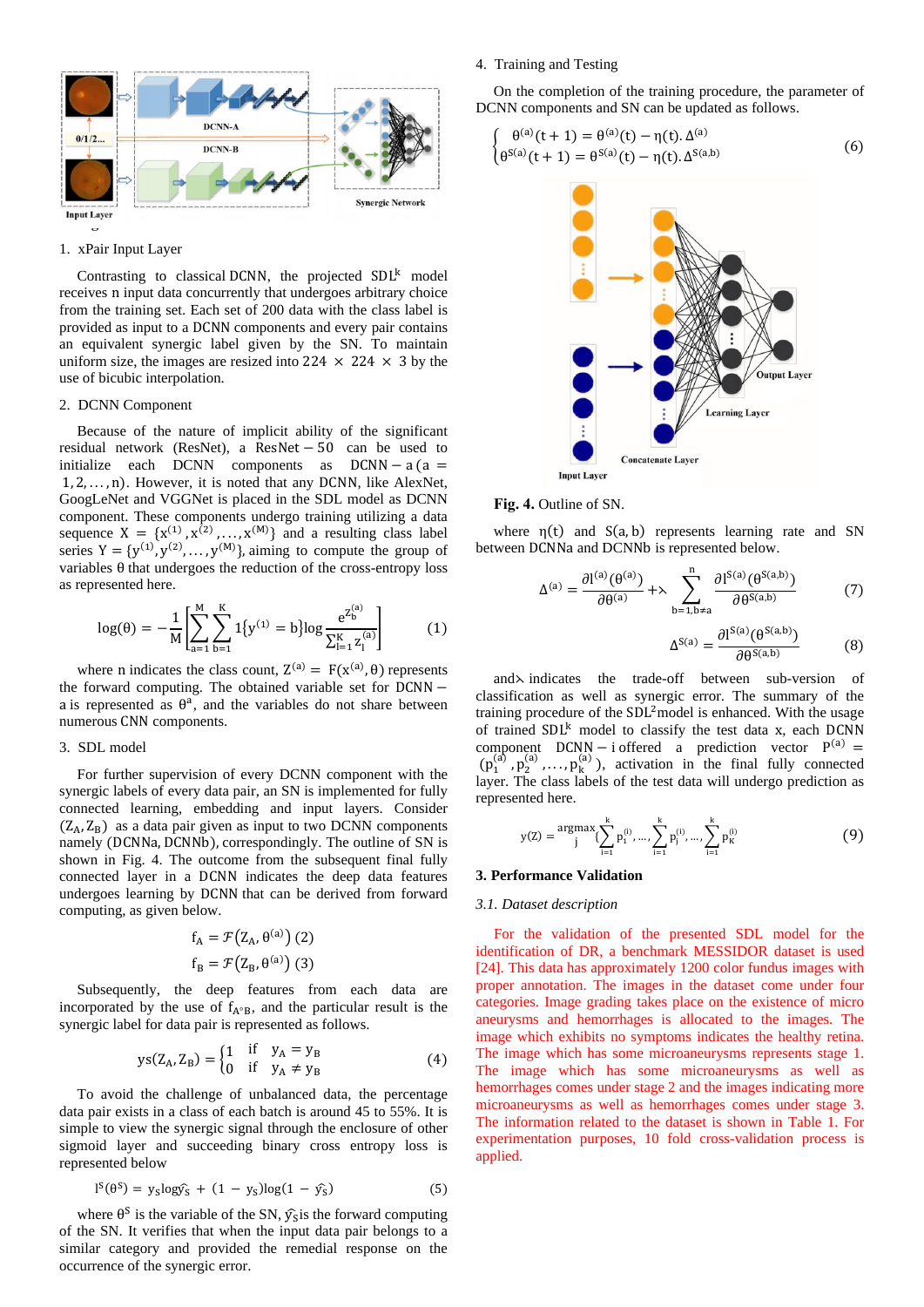**Table 1. Dataset details**

| <b>DR</b> stages     | <b>Details</b>                                                                     | <b>Labels</b>  |  |
|----------------------|------------------------------------------------------------------------------------|----------------|--|
| <b>Normal</b>        | <b>No abnormality</b>                                                              | <b>Healthy</b> |  |
| <b>Mild NPDR</b>     | <b>Micro aneurysms</b>                                                             | <b>Stage 1</b> |  |
| <b>Moderate NPDR</b> | <b>Few Micro aneurysms</b>                                                         |                |  |
| <b>Severe NPDR</b>   | <b>Venous Beading + intraretinal</b><br><b>Microvascular abnormality</b><br>(IRMA) | <b>Stage 2</b> |  |
| <b>PDR</b>           | <b>Vitreous/Pre-retinal</b><br><b>Hemorrhage</b>                                   | <b>Stage 3</b> |  |

#### *3.2. Performance Measures*

A set of evaluation parameters used to investigate the performance of the presented SDL model are sensitivity, specificity and accuracy. The formulas used to determine the measures are given below.

$$
Sens. = \frac{T_P}{T_P + F_P} \tag{1}
$$

$$
Spec = \frac{T_N}{T_N + F_P}
$$
 (2)

$$
Accu = \frac{T_P + F_P}{T_P + F_P + T_N + F_N}
$$
(3)

Where  $T_P$ ,  $T_N$ ,  $F_P$  and  $F_N$  represents true positive, true negative, false positive and false negative respectively.

*3.3. Results and discussion*

Fig. 5 displays the outcome of the presented approach representing the input image, its corresponding segmented and classified images.



**Fig. 5.** a) Input Image b) Segmented Image c) Classified Image.

Table 2 also provides a detailed classification of diverse DR stages on the applied dataset. From this table, it is evident that the first column indicates the DR level, the second column represents the input image; third and fourth columns represent the segmented and classified images correspondingly. As shown in the table, the second row indicates that the input image is normal and the classified image also shows that the classified output is normal. It implies the effective classification of DR images by the presented model. Similarly, the third, fourth and fifth rows indicate the different stages of 2, 3 and 4 DR respectively. On all these applied DR images, the outcome exhibited that the presented approach effectively categorizes the DR into various stages.

An initial step to determine the classification performance is the generation of the confusion matrix. Table 3 shows the derived confusion matrix for the applied test images.

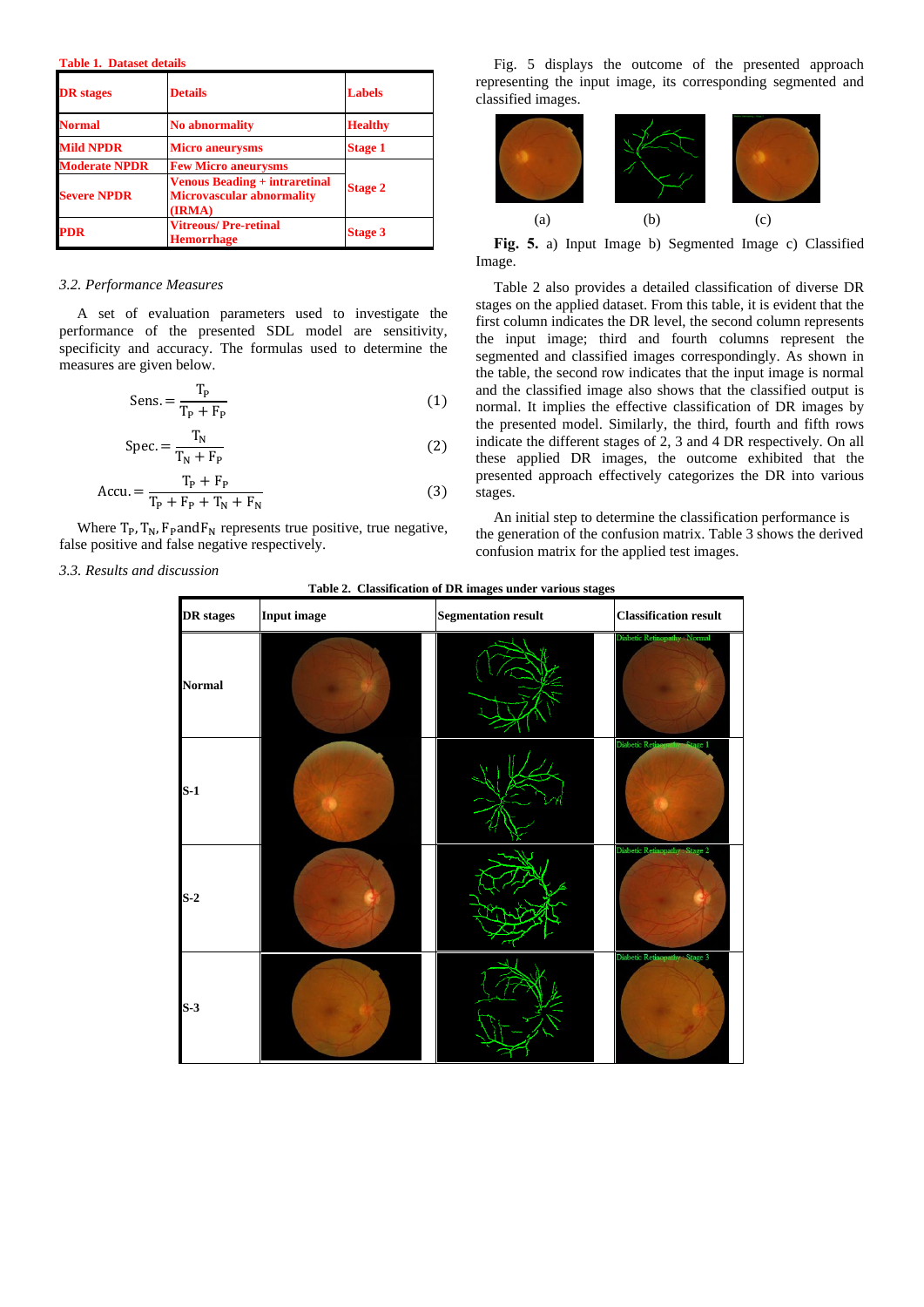**Table 3. Representation of Confusion Matrix for DR**



Table 3 is transformed to an understandable format in Table 4 representing the different stages of DR. The table values indicated that a total of 541 images are properly classified into normal stage and a total of 149, 243 and 250 images are effectively classified into three stages of 1, 2 and 3 respectively.

**Table 4. Confusion Matrix**

| Labels         | <b>Stages</b>  |       |       |       | Image |
|----------------|----------------|-------|-------|-------|-------|
|                | <b>Healthy</b> | $S-1$ | $S-2$ | $S-3$ | Count |
| <b>Healthy</b> | 541            | 5     | 0     | 0     | 546   |
| $S-1$          | 0              | 149   | 1     | 3     | 153   |
| $S-2$          | 0              | 4     | 243   | 0     | 247   |
| $S-3$          | 0              | 1     | 3     | 250   | 254   |
| Image<br>Count | 541            | 159   | 247   | 253   | 1200  |

Then, the value of TP, TN, FP and FR for every stage of DR is computed and is placed in Table 5 and Fig. 6. It will be helpful to determine the classification performance of the presented SDL model. The classifier results under different stages of DR are provided in Table 6. The table values indicated that the normal images are classified with the maximum accuracy of 99.58, sensitivity of 100 and specificity of 100. Similarly, the stage 1 images are also classified properly with the accuracy of 98.93, sensitivity of 97.39 and specificity of 99.04. Likewise, the stage 2 images are effectively classified with accuracy of 99.33, sensitivity of 98.38 and specificity of 99.58. In the same way, the images under stage 4 are also effectively classified with the accuracy, sensitivity and specificity values of 99.41, 98.42 and 99.68 respectively.

**Table 5. Manipulation from Confusion Matrix**

| <b>DR</b><br>Level | <b>Healthy</b> | $S-1$ | $S-2$ | $S-3$ |
|--------------------|----------------|-------|-------|-------|
| TP                 | 541            | 149   | 243   | 250   |
| TN                 | 652            | 1034  | 940   | 933   |
| FP                 | 0              |       |       |       |
| FN                 | 5              | 10    |       | 3     |

To further highlight the goodness of the presented model, a detailed comparison is made with the recently developed deep learning models and the results are provided in Table 7.

**Table 6. Classifier results of presented model under various stages of DR**

| Input<br><b>Grades</b> | Accu. | Sens. | Spec. |
|------------------------|-------|-------|-------|
| <b>Healthy</b>         | 99.58 | 100   | 99.24 |
| $S-1$                  | 98.83 | 97.39 | 99.04 |
| $S-2$                  | 99.33 | 98.38 | 99.58 |
| $S-3$                  | 99.41 | 98.42 | 99.68 |



**Fig. 6.** Classifier results of presented model under various stages of DR.

Fig. 7also shows the comparison results of diverse methods on the applied DR image dataset. The table values indicated that the projected technique implies extraordinary classification performance. At the same time, the M-AlexNet model shows closer performance to the presented method, but fails to outperform it. In addition, the VggNet-s model shows better classification over the other methods in a significant way. However, it exhibits inferior performance over the presented and M-AlexNet models. In the same way, VggNet-16, VggNet-19 and GoogleNet offered almost identical classifier results. But, they are not as efficient as the presented SDL model. Furthermore, it is noted that the AlexNet model attains least classification with the minimum classifier accuracy of 89.75. From the table values, it is obvious that the presented SDL model shows excellent classification with the highest accuracy of 99.28, sensitivity of 98.54 and specificity of 99.38 respectively.

**Table 7. Comparison of classifier models under various measures**

| <b>Methods</b>   | <b>Accuracy</b> | <b>Sensitivity</b> | <b>Specificity</b> | CT(s) |
|------------------|-----------------|--------------------|--------------------|-------|
| <b>Proposed</b>  | 99.28           | 98                 | 99                 | 15.21 |
| <b>M-AlexNet</b> | 96              | 92                 | 97                 | 16.53 |
| <b>AlexNet</b>   | 90              | 81                 | 94                 | 16.44 |
| <b>VggNet-s</b>  | 96              | 86                 | 97                 | 16.59 |
| VggNet-16        | 93              | 91                 | 94                 | 17.14 |
| VggNet-19        | 94              | 89                 | 96                 | 17.49 |
| <b>GoogleNet</b> | 93              | 78                 | 92                 | 16.54 |
| <b>ResNet</b>    | 90              | 89                 | 96                 | 16.01 |

To further ensure the goodness of the proposed model, a CT analysis is also made in Table 7. The table values indicated that the VggNet models acquire high CT over the other methods. Next to that, the AlexNet and M-AlexNet models offered moderate CT whereas the proposed method requires minimum CT of 15.21s while classifying the fundus images. The overall experimentation proves the applicability of the presented model for the diagnosis of DR efficiently due to the following factors such as usage of histogram based segmentation and latest deep learning model.